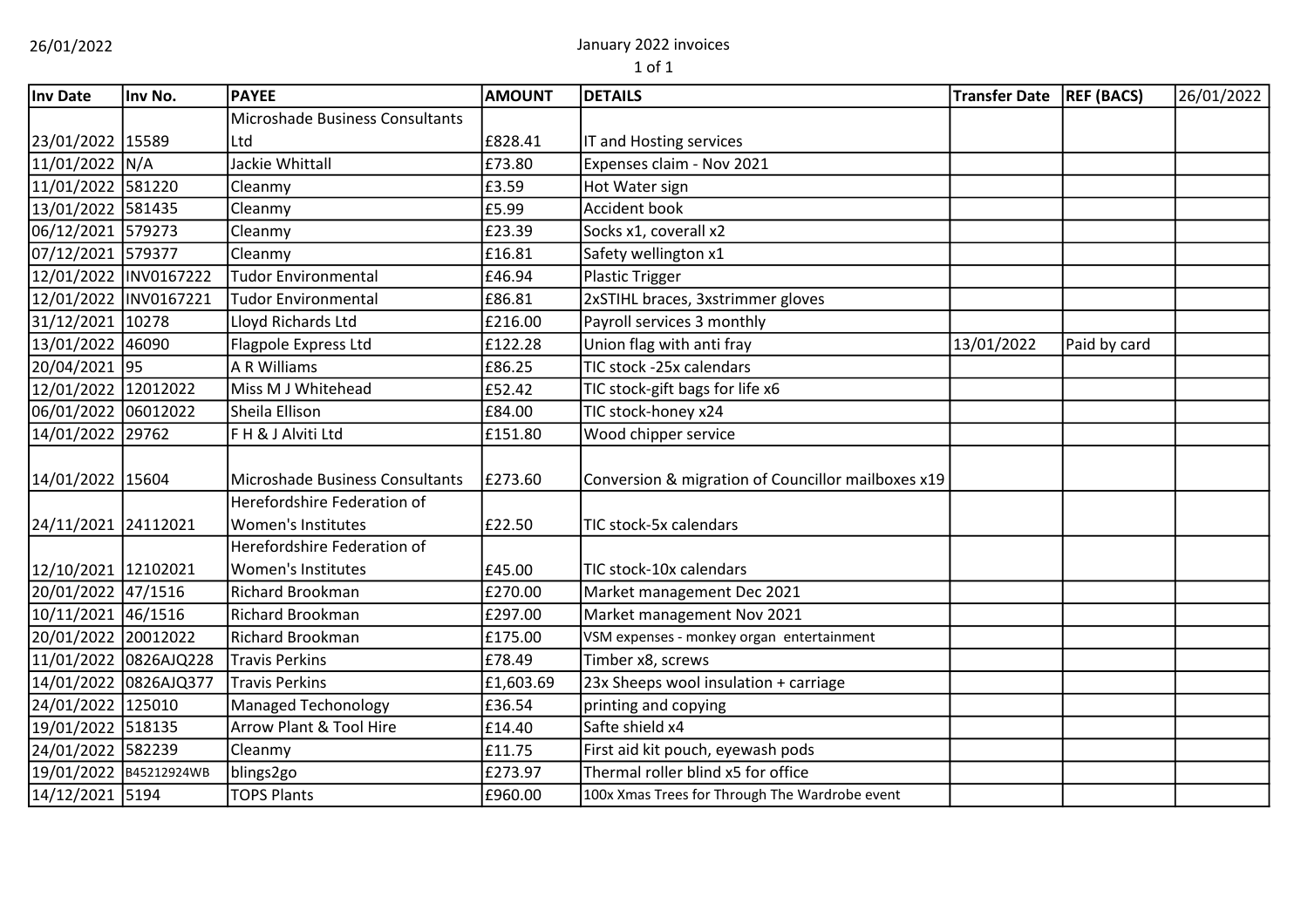31/01/2022 January 2022 invoices

| Inv Date            | Inv No.                | <b>PAYEE</b>                                      | <b>AMOUNT</b> | <b>DETAILS</b>                                     | <b>Transfer Date</b> | <b>REF (BACS)</b> | 31/01/2022            |
|---------------------|------------------------|---------------------------------------------------|---------------|----------------------------------------------------|----------------------|-------------------|-----------------------|
| 30/11/2021 30112021 |                        | Doughty's Fabric Warehouse                        | £68.89        | Through The Wardrobe - 8m micro velvet             | 30/11/2021           | paid by card      | Duplicate from<br>Dec |
|                     | 205-9008922-           |                                                   |               |                                                    |                      |                   | Duplicate from        |
| 03/12/2021          | 4097947                | Amazon                                            | £27.99        | Through The Wardrobe - Star projector              | 03/12/2021           | paid by card      | Dec                   |
| 21/12/2021 M002LO   |                        | <b>BT.com Business</b>                            | £84.93        | Depot phone and internet first payment             | 30/12/2021           | paid by card      | Duplicate from<br>Dec |
|                     |                        | Microshade Business Consultants                   |               |                                                    |                      |                   |                       |
| 23/01/2022 15589    |                        | Ltd                                               | £828.41       | IT and Hosting services                            |                      |                   |                       |
| 11/01/2022 N/A      |                        | Jackie Whittall                                   | £73.80        | Expenses claim - Nov 2021                          |                      |                   |                       |
| 11/01/2022 581220   |                        | Cleanmy                                           | £3.59         | Hot Water sign                                     |                      |                   |                       |
| 13/01/2022 581435   |                        | Cleanmy                                           | £5.99         | Accident book                                      |                      |                   |                       |
| 06/12/2021          | 579273                 | Cleanmy                                           | £23.39        | Socks x1, coverall x2                              |                      |                   |                       |
| 07/12/2021 579377   |                        | Cleanmy                                           | £16.81        | Safety wellington x1                               |                      |                   |                       |
|                     | 12/01/2022  INV0167222 | <b>Tudor Environmental</b>                        | £46.94        | <b>Plastic Trigger</b>                             |                      |                   |                       |
|                     | 12/01/2022 INV0167221  | <b>Tudor Environmental</b>                        | £86.81        | 2xSTIHL braces, 3xstrimmer gloves                  |                      |                   |                       |
| 31/12/2021          | 10278                  | Lloyd Richards Ltd                                | £216.00       | Payroll services 3 monthly                         |                      |                   |                       |
| 13/01/2022          | 46090                  | Flagpole Express Ltd                              | £122.28       | Union flag with anti fray                          | 13/01/2022           | Paid by card      |                       |
| 20/04/2021 95       |                        | <b>A R Williams</b>                               | £86.25        | TIC stock -25x calendars                           |                      |                   |                       |
| 12/01/2022 12012022 |                        | Miss M J Whitehead                                | £52.42        | TIC stock-gift bags for life x6                    |                      |                   |                       |
| 06/01/2022          | 06012022               | Sheila Ellison                                    | £84.00        | TIC stock-honey x24                                |                      |                   |                       |
| 14/01/2022          | 29762                  | F H & J Alviti Ltd                                | £151.80       | Wood chipper service                               |                      |                   |                       |
| 14/01/2022          | 15604                  | Microshade Business Consultants                   | £273.60       | Conversion & migration of Councillor mailboxes x19 |                      |                   |                       |
| 24/11/2021 24112021 |                        | Herefordshire Federation of<br>Women's Institutes | £22.50        | TIC stock-5x calendars                             |                      |                   |                       |
|                     |                        | Herefordshire Federation of                       |               |                                                    |                      |                   |                       |
| 12/10/2021 12102021 |                        | Women's Institutes                                | £45.00        | TIC stock-10x calendars                            |                      |                   |                       |
| 20/01/2022 47/1516  |                        | <b>Richard Brookman</b>                           | £270.00       | Market management Dec 2021                         |                      |                   |                       |
| 10/11/2021          | 46/1516                | Richard Brookman                                  | £297.00       | Market management Nov 2021                         |                      |                   |                       |
| 20/01/2022          | 20012022               | Richard Brookman                                  | £175.00       | VSM expenses - monkey organ entertainment          |                      |                   |                       |
|                     | 11/01/2022 0826AJQ228  | <b>Travis Perkins</b>                             | £78.49        | Timber x8, screws                                  |                      |                   |                       |
|                     | 14/01/2022 0826AJQ377  | <b>Travis Perkins</b>                             | £1,603.69     | 23x Sheeps wool insulation + carriage              |                      |                   |                       |
| 24/01/2022 125010   |                        | <b>Managed Techonology</b>                        | £36.54        | printing and copying                               |                      |                   |                       |
|                     |                        |                                                   |               |                                                    |                      |                   |                       |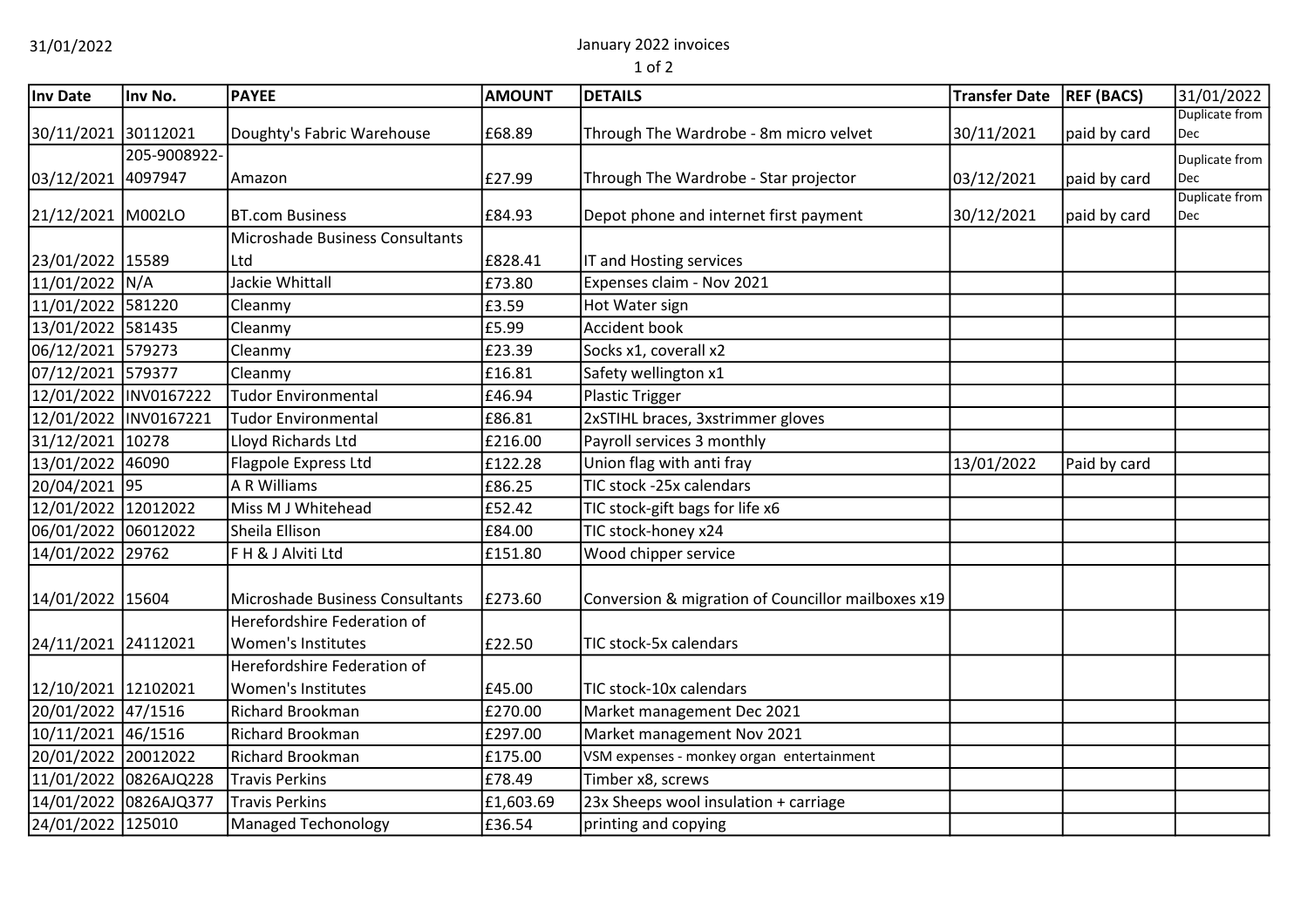31/01/2022 January 2022 invoices

| 19/01/2022 518135 |                        | Arrow Plant & Tool Hire              | £14.40    | Safte shield x4                                |            |              |  |
|-------------------|------------------------|--------------------------------------|-----------|------------------------------------------------|------------|--------------|--|
| 24/01/2022 582239 |                        | Cleanmy                              | £11.75    | First aid kit pouch, eyewash pods              |            |              |  |
|                   | 19/01/2022 B45212924WB | blings2go                            | £273.97   | Thermal roller blind x5 for office             | 19/01/2022 | Paid by card |  |
| 14/12/2021 5194   |                        | <b>TOPS Plants</b>                   | £960.00   | 100x Xmas Trees for Through The Wardrobe event |            |              |  |
|                   |                        | Tim Ratclippe Associates             |           |                                                |            |              |  |
| 20/01/2022 2204   |                        | (Architect)                          | £588.00   | Prior gate damage - repair management          |            |              |  |
| 06/01/2022 397    |                        | O Mabbort Blacksmith                 | £9,540.00 | Prior gate damage - repair work                |            |              |  |
|                   |                        | <b>HFAS Herefordshire Fire Alarm</b> |           |                                                |            |              |  |
| 28/01/2022 35693  |                        | Services Ltd                         | £492.00   | Replaced 3 emergency lights on 20/01/2022      |            |              |  |
|                   |                        |                                      |           |                                                |            |              |  |
| 31/01/2022 15609  |                        | Microshade Business Consultants      | £120.00   | Accounting support January 2022                |            |              |  |
|                   | 04/01/2022 SINV030806  | Ellis Whittam Limited                | £2,568.00 | Combined services (year 5 of 5)                |            |              |  |
| Grant             | Grant                  | <b>Walkers are Welcome</b>           | £90.00    | Annual subscription                            |            |              |  |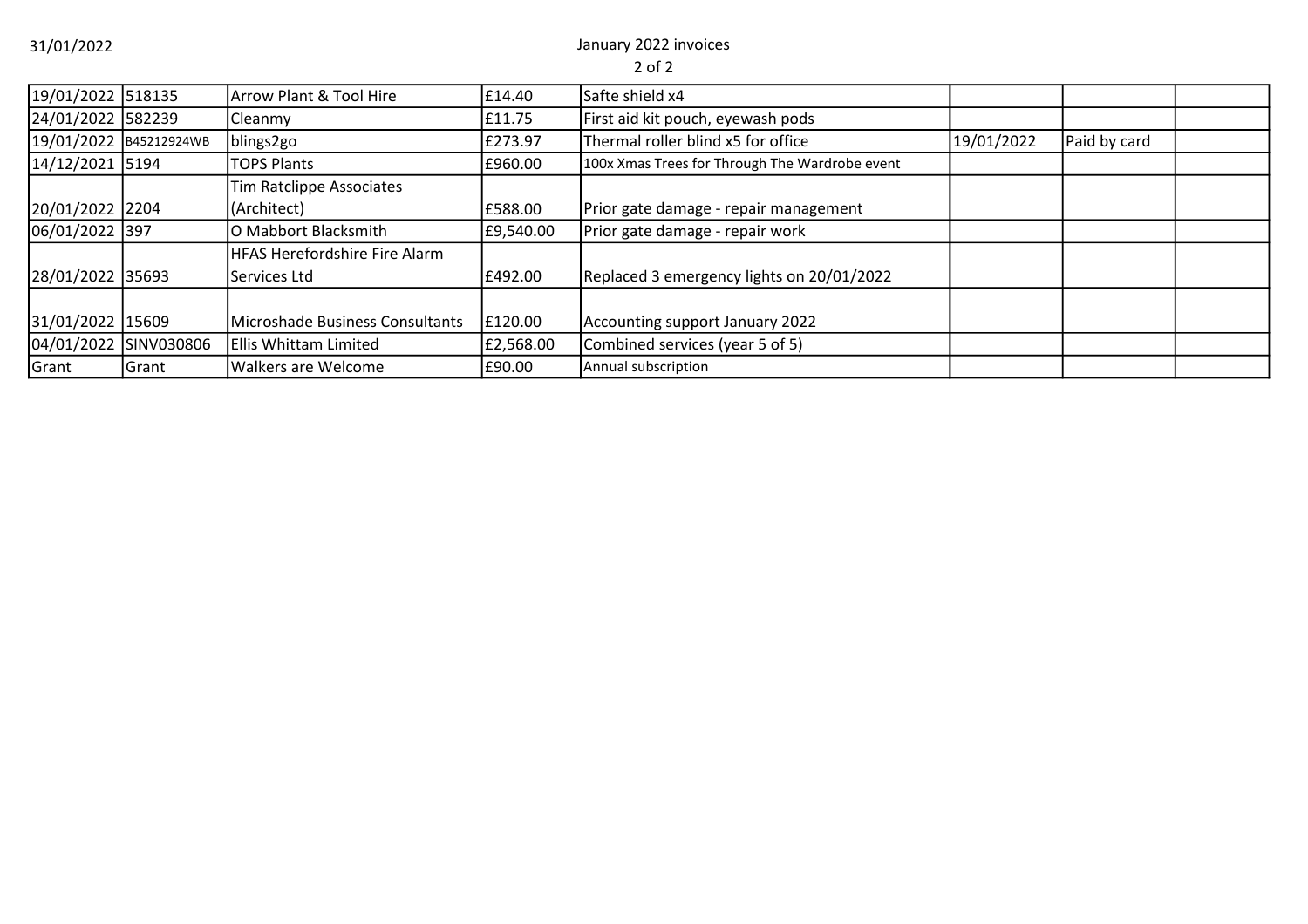07/02/2022 January 2022 invoices

| Inv Date             | llnv No.               | <b>PAYEE</b>                          | <b>AMOUNT</b> | <b>DETAILS</b>                            | <b>Transfer Date</b> | <b>REF (BACS)</b> | 07/02/2022 |
|----------------------|------------------------|---------------------------------------|---------------|-------------------------------------------|----------------------|-------------------|------------|
| N/A                  | N/A                    | <b>Worcestershire Pension Fund</b>    | £5,294.44     | Pension contribution PCF1 Jan 2022        |                      |                   |            |
| 31/01/2022 638596    |                        | Leominster Building Supplies          | £75.13        | Flooring, bulbs x2, nails                 |                      |                   |            |
|                      |                        | Herefordshire Environmental           |               |                                           |                      |                   |            |
| 30/01/2022 4340      |                        | Services Ltd                          | £102.00       | Pest control Corn Sq 30/01-29/04/2022     |                      |                   |            |
| 10/12/2021 IN0163975 |                        | Tudor Environmental                   | £70.20        | <b>Tree Lopper</b>                        |                      |                   |            |
| 28/01/2022 300134    |                        | <b>BOSS</b>                           | £6.30         | printing and copying                      |                      |                   |            |
|                      | 20/01/2022 VSM11/12/21 | <b>Richard Brookman</b>               | £70.00        | Queen Victoria for VSM                    |                      |                   |            |
| 02/02/2022 PM016     |                        | Piotr Biurkowski Photography          | £75.00        | TIC stock-10x A3 calendars                |                      |                   |            |
| 31/01/2022 186883    |                        | Quickskip                             | £78.00        | <b>Wheelie bins</b>                       |                      |                   |            |
| 28/01/2022 29339     |                        | <b>Rialtas Business Solutions Ltd</b> | £90.00        | Allotment software and support annual fee |                      |                   |            |
| 19/01/2022 518135    |                        | Arrow Plant & Tool Hire               | £14.40        | Safety shield                             |                      |                   |            |
| 27/01/2022 518362    |                        | Arrow Plant & Tool Hire               | £23.00        | Chain oil 5ltr                            |                      |                   |            |
| 31/01/2022 338330    |                        | <b>TAG Tallis Amos Group</b>          | £585.60       | Blower                                    |                      |                   |            |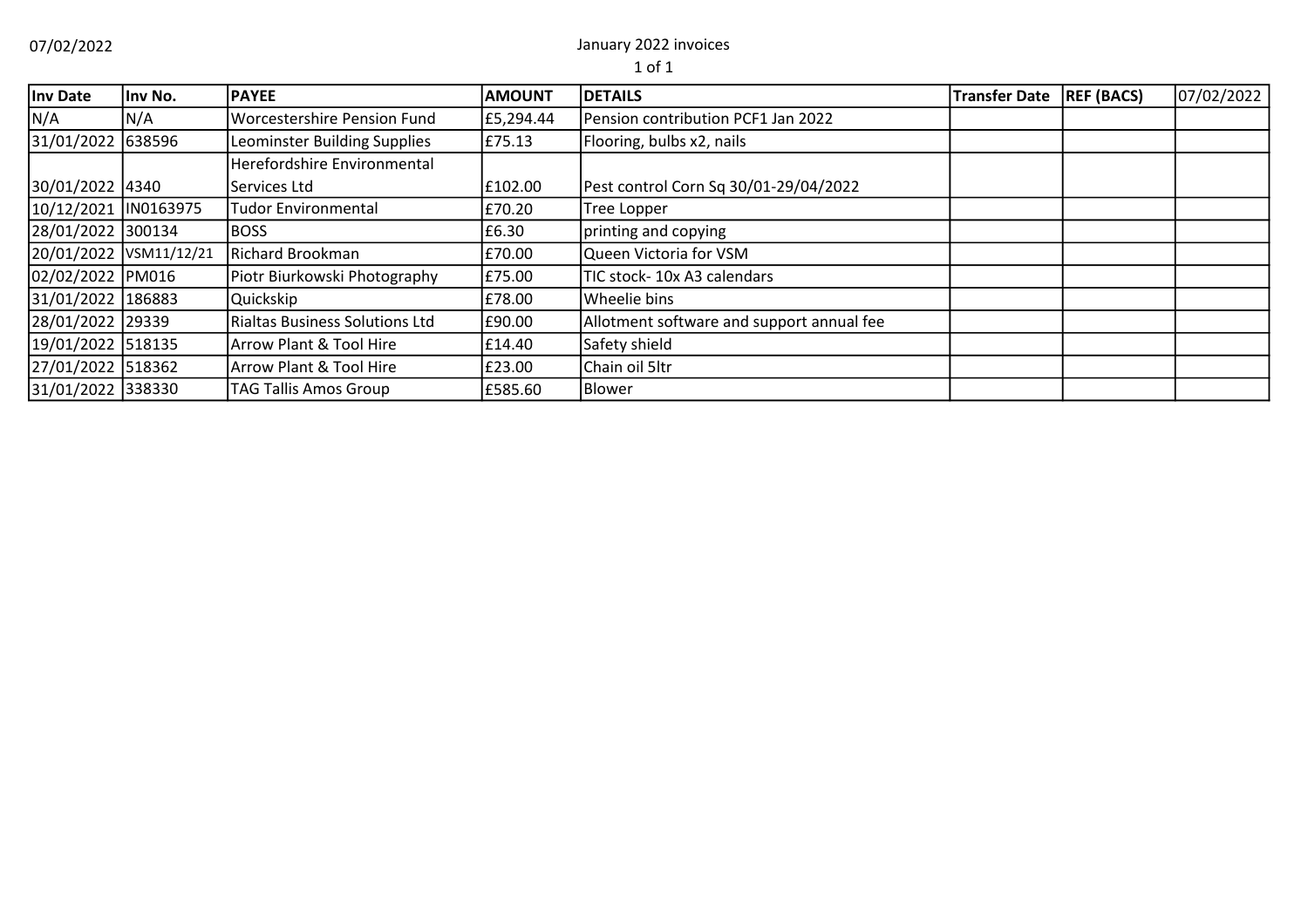07/02/2022 February 2022 invoices

| Inv Date             | Inv No. | <b>IPAYEE</b>                   | <b>AMOUNT</b> | <b>DETAILS</b>                         | <b>Transfer Date</b> | <b>REF (BACS)</b> | 07/02/2022 |
|----------------------|---------|---------------------------------|---------------|----------------------------------------|----------------------|-------------------|------------|
| N/A                  | N/A     | Wages - February 2022           |               | Wages - February 2022                  | 18/02/2022           |                   |            |
|                      |         |                                 |               | Cultural Program Development Officer   |                      |                   |            |
| 03/02/2022 22020301  |         | <b>IRachel Buchanan</b>         | £1,785.00     | 102hrs@£17.50/hr                       |                      |                   |            |
|                      |         |                                 |               | Welcome Back Fund-High Street Project- |                      |                   |            |
| 03/02/2022 206/21.22 |         | <b>Cath Warren</b>              | £684.00       | development serivces 38hrs@£18/hr      |                      |                   |            |
| $01/02/2022$ 4140    |         | Shine On Window Cleaners        | £46.00        | window cleaning                        |                      |                   |            |
| $04/02/2022$ 6082    |         | Roundabout Stationery           | £19.72        | <b>Office supplies</b>                 |                      |                   |            |
|                      |         | Microshade Business Consultants |               |                                        |                      |                   |            |
| 23/02/2022 15708     |         | <b>ILtd</b>                     | £954.41       | Hosting and IT services                | 23/02/2022           |                   |            |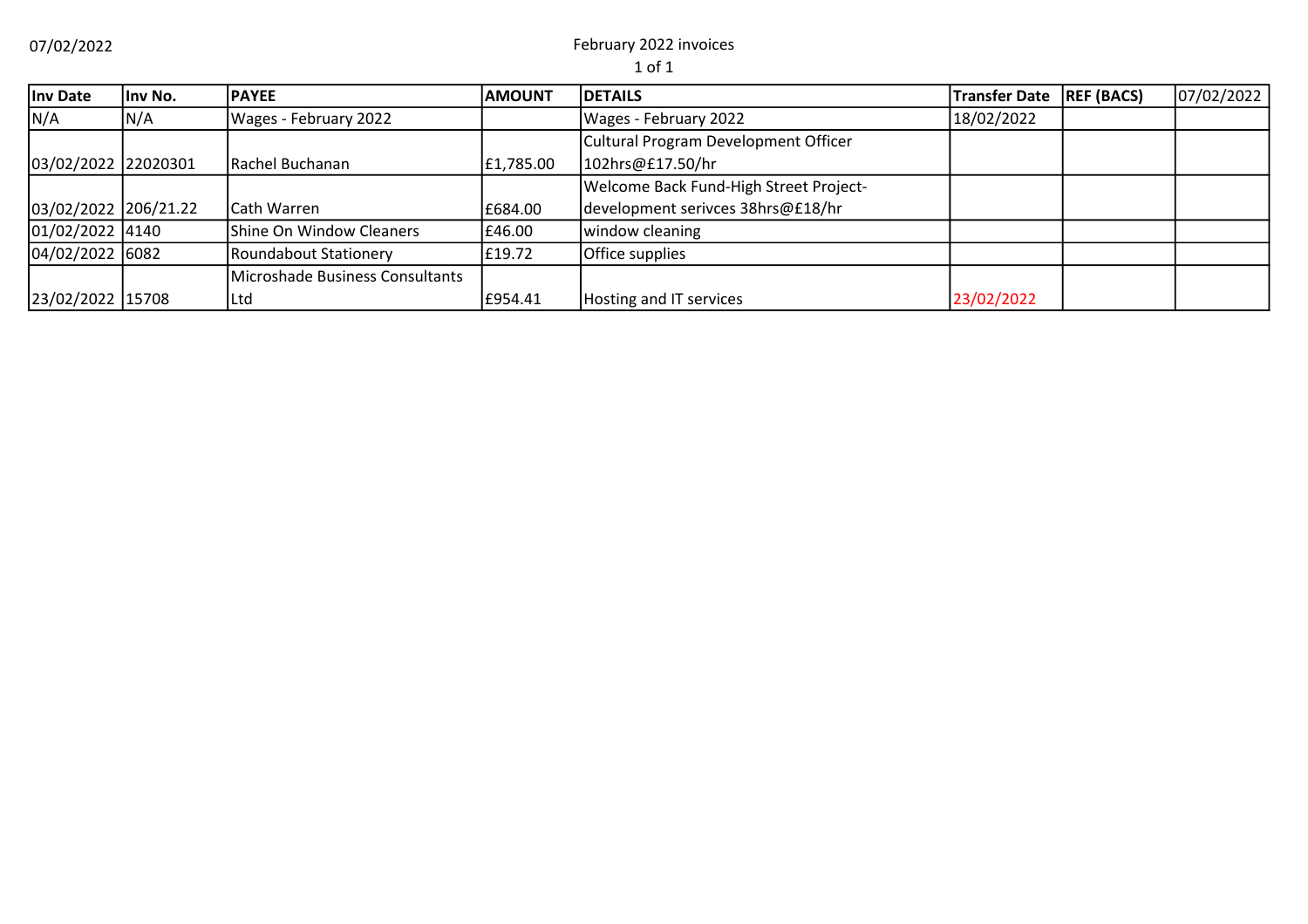#### Leominster Town Council and the contract of the Page 1

12:03

#### Detailed Income & Expenditure by Budget Heading 28/02/2022

| <b>Administration - Central Costs</b><br>101<br>1076 Precept<br>544,536<br>100.0%<br>0<br>544,536<br>0<br>$\mathsf 0$<br>544,536<br>544,536<br>100.0%<br>0<br>0<br>Administration - Central Costs :- Income<br>930<br>124.5%<br>4012 Software, IT and Support<br>8,714<br>7,000<br>(1,714)<br>(1,714)<br>299<br>801<br>80.1%<br>4014 Website<br>1,000<br>199<br>199<br>85<br>1,309<br>3,000<br>1,691<br>1,691<br>43.6%<br>4016 Photocopier<br>25.0%<br>Recruitment<br>0<br>125<br>500<br>375<br>375<br>4019<br>0<br>4020 Advertising<br>0<br>500<br>500<br>500<br>0.0%<br>225<br>774<br>226<br>77.4%<br>Equipment<br>1,000<br>226<br>4027<br>407<br>4,037<br>4,000<br>(37)<br>(37)<br>100.9%<br>4030 Telephone<br>171<br>79<br>68.4%<br>0<br>250<br>79<br>4035<br>Postage<br>75<br>983<br>17<br>98.3%<br><b>Printing and Stationery</b><br>1,000<br>17<br>4040<br>377<br>3,349<br>3,300<br>(49)<br>(49)<br>101.5%<br>4048<br>Subscriptions<br>(755)<br>110.1%<br>0<br>8,255<br>7,500<br>(755)<br>4050 Insurance<br>100<br>100<br>(100)<br>0<br>(100)<br>0.0%<br>4130 Accountancy/Corporate Gov.<br>0<br>670<br>4900 Contingency<br>2,000<br>1,330<br>1,330<br>33.5%<br>29,287<br>31,050<br>1,763<br>0<br>1,763<br>94.3%<br>Administration - Central Costs :- Indirect<br>2,498<br>0<br>Expenditure<br>(2, 498)<br>515,249<br>Net Income over Expenditure<br>513,486<br>(1,763)<br><b>Corporate Management</b><br>105<br>0.0%<br>1060 Grants Received<br>941<br>6,647<br>0<br>(6,647)<br>941<br>0<br>(6, 647)<br>6,647<br>0<br>Corporate Management :- Income<br>152,000<br>29,236<br>80.8%<br>4000 Salaries<br>11,732<br>122,764<br>29,236<br>4008 Travel and Subsistence<br>351<br>0<br>1,000<br>649<br>649<br>35.1%<br>0<br>2,431<br>2,500<br>69<br>69<br>97.2%<br>4010 Conferences and Training<br>53<br>867<br>383<br>383<br>69.4%<br>4125 Bank Charges<br>1,250<br>180<br>2,575<br>2,200<br>(375)<br>(375)<br>117.0%<br>4130 Accountancy/Corporate Gov.<br>0<br>280<br>46.7%<br>4131 Internal Audit<br>600<br>320<br>320<br>86.7%<br>4132 External Audit<br>1,300<br>1,500<br>200<br>200<br>0<br>1,912<br>4135 Legal and Professional<br>0<br>750<br>(1, 162)<br>(1, 162)<br>254.9%<br>(25)<br>101.2%<br>4140 Employment/Health & Safety<br>2,140<br>2,165<br>2,140<br>(25)<br>14,104<br>163,940<br>29,294<br>$\pmb{0}$<br>29,294<br>82.1%<br>Corporate Management :- Indirect Expenditure<br>134,646<br>$\mathbf 0$<br>Net Income over Expenditure<br>(13, 163)<br>(127, 999)<br>(163,940)<br>(35, 941)<br><b>Democratic Services</b><br>110<br>4200 Elections<br>0<br>1,500<br>1,500<br>0.0%<br>0<br>1,500<br>4210 Mayor's Allowance<br>0<br>1,276<br>2,000<br>724<br>63.8%<br>724 |  | Actual<br><b>Current Mth</b> | <b>Actual Year</b><br><b>To Date</b> | Current<br>Annual Bud | Variance<br>Annual Total | Committed<br>Expenditure | Funds<br>Available | % Spent | Transfer<br>to/from EMR |
|-------------------------------------------------------------------------------------------------------------------------------------------------------------------------------------------------------------------------------------------------------------------------------------------------------------------------------------------------------------------------------------------------------------------------------------------------------------------------------------------------------------------------------------------------------------------------------------------------------------------------------------------------------------------------------------------------------------------------------------------------------------------------------------------------------------------------------------------------------------------------------------------------------------------------------------------------------------------------------------------------------------------------------------------------------------------------------------------------------------------------------------------------------------------------------------------------------------------------------------------------------------------------------------------------------------------------------------------------------------------------------------------------------------------------------------------------------------------------------------------------------------------------------------------------------------------------------------------------------------------------------------------------------------------------------------------------------------------------------------------------------------------------------------------------------------------------------------------------------------------------------------------------------------------------------------------------------------------------------------------------------------------------------------------------------------------------------------------------------------------------------------------------------------------------------------------------------------------------------------------------------------------------------------------------------------------------------------------------------------------------------------------------------------------------------------------------------------------------------------------------------------------------------------------------------------------------------------------------------------------------------------------------------------------------------------------|--|------------------------------|--------------------------------------|-----------------------|--------------------------|--------------------------|--------------------|---------|-------------------------|
|                                                                                                                                                                                                                                                                                                                                                                                                                                                                                                                                                                                                                                                                                                                                                                                                                                                                                                                                                                                                                                                                                                                                                                                                                                                                                                                                                                                                                                                                                                                                                                                                                                                                                                                                                                                                                                                                                                                                                                                                                                                                                                                                                                                                                                                                                                                                                                                                                                                                                                                                                                                                                                                                                           |  |                              |                                      |                       |                          |                          |                    |         |                         |
|                                                                                                                                                                                                                                                                                                                                                                                                                                                                                                                                                                                                                                                                                                                                                                                                                                                                                                                                                                                                                                                                                                                                                                                                                                                                                                                                                                                                                                                                                                                                                                                                                                                                                                                                                                                                                                                                                                                                                                                                                                                                                                                                                                                                                                                                                                                                                                                                                                                                                                                                                                                                                                                                                           |  |                              |                                      |                       |                          |                          |                    |         |                         |
|                                                                                                                                                                                                                                                                                                                                                                                                                                                                                                                                                                                                                                                                                                                                                                                                                                                                                                                                                                                                                                                                                                                                                                                                                                                                                                                                                                                                                                                                                                                                                                                                                                                                                                                                                                                                                                                                                                                                                                                                                                                                                                                                                                                                                                                                                                                                                                                                                                                                                                                                                                                                                                                                                           |  |                              |                                      |                       |                          |                          |                    |         |                         |
|                                                                                                                                                                                                                                                                                                                                                                                                                                                                                                                                                                                                                                                                                                                                                                                                                                                                                                                                                                                                                                                                                                                                                                                                                                                                                                                                                                                                                                                                                                                                                                                                                                                                                                                                                                                                                                                                                                                                                                                                                                                                                                                                                                                                                                                                                                                                                                                                                                                                                                                                                                                                                                                                                           |  |                              |                                      |                       |                          |                          |                    |         |                         |
|                                                                                                                                                                                                                                                                                                                                                                                                                                                                                                                                                                                                                                                                                                                                                                                                                                                                                                                                                                                                                                                                                                                                                                                                                                                                                                                                                                                                                                                                                                                                                                                                                                                                                                                                                                                                                                                                                                                                                                                                                                                                                                                                                                                                                                                                                                                                                                                                                                                                                                                                                                                                                                                                                           |  |                              |                                      |                       |                          |                          |                    |         |                         |
|                                                                                                                                                                                                                                                                                                                                                                                                                                                                                                                                                                                                                                                                                                                                                                                                                                                                                                                                                                                                                                                                                                                                                                                                                                                                                                                                                                                                                                                                                                                                                                                                                                                                                                                                                                                                                                                                                                                                                                                                                                                                                                                                                                                                                                                                                                                                                                                                                                                                                                                                                                                                                                                                                           |  |                              |                                      |                       |                          |                          |                    |         |                         |
|                                                                                                                                                                                                                                                                                                                                                                                                                                                                                                                                                                                                                                                                                                                                                                                                                                                                                                                                                                                                                                                                                                                                                                                                                                                                                                                                                                                                                                                                                                                                                                                                                                                                                                                                                                                                                                                                                                                                                                                                                                                                                                                                                                                                                                                                                                                                                                                                                                                                                                                                                                                                                                                                                           |  |                              |                                      |                       |                          |                          |                    |         |                         |
|                                                                                                                                                                                                                                                                                                                                                                                                                                                                                                                                                                                                                                                                                                                                                                                                                                                                                                                                                                                                                                                                                                                                                                                                                                                                                                                                                                                                                                                                                                                                                                                                                                                                                                                                                                                                                                                                                                                                                                                                                                                                                                                                                                                                                                                                                                                                                                                                                                                                                                                                                                                                                                                                                           |  |                              |                                      |                       |                          |                          |                    |         |                         |
|                                                                                                                                                                                                                                                                                                                                                                                                                                                                                                                                                                                                                                                                                                                                                                                                                                                                                                                                                                                                                                                                                                                                                                                                                                                                                                                                                                                                                                                                                                                                                                                                                                                                                                                                                                                                                                                                                                                                                                                                                                                                                                                                                                                                                                                                                                                                                                                                                                                                                                                                                                                                                                                                                           |  |                              |                                      |                       |                          |                          |                    |         |                         |
|                                                                                                                                                                                                                                                                                                                                                                                                                                                                                                                                                                                                                                                                                                                                                                                                                                                                                                                                                                                                                                                                                                                                                                                                                                                                                                                                                                                                                                                                                                                                                                                                                                                                                                                                                                                                                                                                                                                                                                                                                                                                                                                                                                                                                                                                                                                                                                                                                                                                                                                                                                                                                                                                                           |  |                              |                                      |                       |                          |                          |                    |         |                         |
|                                                                                                                                                                                                                                                                                                                                                                                                                                                                                                                                                                                                                                                                                                                                                                                                                                                                                                                                                                                                                                                                                                                                                                                                                                                                                                                                                                                                                                                                                                                                                                                                                                                                                                                                                                                                                                                                                                                                                                                                                                                                                                                                                                                                                                                                                                                                                                                                                                                                                                                                                                                                                                                                                           |  |                              |                                      |                       |                          |                          |                    |         |                         |
|                                                                                                                                                                                                                                                                                                                                                                                                                                                                                                                                                                                                                                                                                                                                                                                                                                                                                                                                                                                                                                                                                                                                                                                                                                                                                                                                                                                                                                                                                                                                                                                                                                                                                                                                                                                                                                                                                                                                                                                                                                                                                                                                                                                                                                                                                                                                                                                                                                                                                                                                                                                                                                                                                           |  |                              |                                      |                       |                          |                          |                    |         |                         |
|                                                                                                                                                                                                                                                                                                                                                                                                                                                                                                                                                                                                                                                                                                                                                                                                                                                                                                                                                                                                                                                                                                                                                                                                                                                                                                                                                                                                                                                                                                                                                                                                                                                                                                                                                                                                                                                                                                                                                                                                                                                                                                                                                                                                                                                                                                                                                                                                                                                                                                                                                                                                                                                                                           |  |                              |                                      |                       |                          |                          |                    |         |                         |
|                                                                                                                                                                                                                                                                                                                                                                                                                                                                                                                                                                                                                                                                                                                                                                                                                                                                                                                                                                                                                                                                                                                                                                                                                                                                                                                                                                                                                                                                                                                                                                                                                                                                                                                                                                                                                                                                                                                                                                                                                                                                                                                                                                                                                                                                                                                                                                                                                                                                                                                                                                                                                                                                                           |  |                              |                                      |                       |                          |                          |                    |         |                         |
|                                                                                                                                                                                                                                                                                                                                                                                                                                                                                                                                                                                                                                                                                                                                                                                                                                                                                                                                                                                                                                                                                                                                                                                                                                                                                                                                                                                                                                                                                                                                                                                                                                                                                                                                                                                                                                                                                                                                                                                                                                                                                                                                                                                                                                                                                                                                                                                                                                                                                                                                                                                                                                                                                           |  |                              |                                      |                       |                          |                          |                    |         |                         |
|                                                                                                                                                                                                                                                                                                                                                                                                                                                                                                                                                                                                                                                                                                                                                                                                                                                                                                                                                                                                                                                                                                                                                                                                                                                                                                                                                                                                                                                                                                                                                                                                                                                                                                                                                                                                                                                                                                                                                                                                                                                                                                                                                                                                                                                                                                                                                                                                                                                                                                                                                                                                                                                                                           |  |                              |                                      |                       |                          |                          |                    |         |                         |
|                                                                                                                                                                                                                                                                                                                                                                                                                                                                                                                                                                                                                                                                                                                                                                                                                                                                                                                                                                                                                                                                                                                                                                                                                                                                                                                                                                                                                                                                                                                                                                                                                                                                                                                                                                                                                                                                                                                                                                                                                                                                                                                                                                                                                                                                                                                                                                                                                                                                                                                                                                                                                                                                                           |  |                              |                                      |                       |                          |                          |                    |         |                         |
|                                                                                                                                                                                                                                                                                                                                                                                                                                                                                                                                                                                                                                                                                                                                                                                                                                                                                                                                                                                                                                                                                                                                                                                                                                                                                                                                                                                                                                                                                                                                                                                                                                                                                                                                                                                                                                                                                                                                                                                                                                                                                                                                                                                                                                                                                                                                                                                                                                                                                                                                                                                                                                                                                           |  |                              |                                      |                       |                          |                          |                    |         |                         |
|                                                                                                                                                                                                                                                                                                                                                                                                                                                                                                                                                                                                                                                                                                                                                                                                                                                                                                                                                                                                                                                                                                                                                                                                                                                                                                                                                                                                                                                                                                                                                                                                                                                                                                                                                                                                                                                                                                                                                                                                                                                                                                                                                                                                                                                                                                                                                                                                                                                                                                                                                                                                                                                                                           |  |                              |                                      |                       |                          |                          |                    |         |                         |
|                                                                                                                                                                                                                                                                                                                                                                                                                                                                                                                                                                                                                                                                                                                                                                                                                                                                                                                                                                                                                                                                                                                                                                                                                                                                                                                                                                                                                                                                                                                                                                                                                                                                                                                                                                                                                                                                                                                                                                                                                                                                                                                                                                                                                                                                                                                                                                                                                                                                                                                                                                                                                                                                                           |  |                              |                                      |                       |                          |                          |                    |         |                         |
|                                                                                                                                                                                                                                                                                                                                                                                                                                                                                                                                                                                                                                                                                                                                                                                                                                                                                                                                                                                                                                                                                                                                                                                                                                                                                                                                                                                                                                                                                                                                                                                                                                                                                                                                                                                                                                                                                                                                                                                                                                                                                                                                                                                                                                                                                                                                                                                                                                                                                                                                                                                                                                                                                           |  |                              |                                      |                       |                          |                          |                    |         |                         |
|                                                                                                                                                                                                                                                                                                                                                                                                                                                                                                                                                                                                                                                                                                                                                                                                                                                                                                                                                                                                                                                                                                                                                                                                                                                                                                                                                                                                                                                                                                                                                                                                                                                                                                                                                                                                                                                                                                                                                                                                                                                                                                                                                                                                                                                                                                                                                                                                                                                                                                                                                                                                                                                                                           |  |                              |                                      |                       |                          |                          |                    |         |                         |
|                                                                                                                                                                                                                                                                                                                                                                                                                                                                                                                                                                                                                                                                                                                                                                                                                                                                                                                                                                                                                                                                                                                                                                                                                                                                                                                                                                                                                                                                                                                                                                                                                                                                                                                                                                                                                                                                                                                                                                                                                                                                                                                                                                                                                                                                                                                                                                                                                                                                                                                                                                                                                                                                                           |  |                              |                                      |                       |                          |                          |                    |         |                         |
|                                                                                                                                                                                                                                                                                                                                                                                                                                                                                                                                                                                                                                                                                                                                                                                                                                                                                                                                                                                                                                                                                                                                                                                                                                                                                                                                                                                                                                                                                                                                                                                                                                                                                                                                                                                                                                                                                                                                                                                                                                                                                                                                                                                                                                                                                                                                                                                                                                                                                                                                                                                                                                                                                           |  |                              |                                      |                       |                          |                          |                    |         |                         |
|                                                                                                                                                                                                                                                                                                                                                                                                                                                                                                                                                                                                                                                                                                                                                                                                                                                                                                                                                                                                                                                                                                                                                                                                                                                                                                                                                                                                                                                                                                                                                                                                                                                                                                                                                                                                                                                                                                                                                                                                                                                                                                                                                                                                                                                                                                                                                                                                                                                                                                                                                                                                                                                                                           |  |                              |                                      |                       |                          |                          |                    |         |                         |
|                                                                                                                                                                                                                                                                                                                                                                                                                                                                                                                                                                                                                                                                                                                                                                                                                                                                                                                                                                                                                                                                                                                                                                                                                                                                                                                                                                                                                                                                                                                                                                                                                                                                                                                                                                                                                                                                                                                                                                                                                                                                                                                                                                                                                                                                                                                                                                                                                                                                                                                                                                                                                                                                                           |  |                              |                                      |                       |                          |                          |                    |         |                         |
|                                                                                                                                                                                                                                                                                                                                                                                                                                                                                                                                                                                                                                                                                                                                                                                                                                                                                                                                                                                                                                                                                                                                                                                                                                                                                                                                                                                                                                                                                                                                                                                                                                                                                                                                                                                                                                                                                                                                                                                                                                                                                                                                                                                                                                                                                                                                                                                                                                                                                                                                                                                                                                                                                           |  |                              |                                      |                       |                          |                          |                    |         |                         |
|                                                                                                                                                                                                                                                                                                                                                                                                                                                                                                                                                                                                                                                                                                                                                                                                                                                                                                                                                                                                                                                                                                                                                                                                                                                                                                                                                                                                                                                                                                                                                                                                                                                                                                                                                                                                                                                                                                                                                                                                                                                                                                                                                                                                                                                                                                                                                                                                                                                                                                                                                                                                                                                                                           |  |                              |                                      |                       |                          |                          |                    |         |                         |
|                                                                                                                                                                                                                                                                                                                                                                                                                                                                                                                                                                                                                                                                                                                                                                                                                                                                                                                                                                                                                                                                                                                                                                                                                                                                                                                                                                                                                                                                                                                                                                                                                                                                                                                                                                                                                                                                                                                                                                                                                                                                                                                                                                                                                                                                                                                                                                                                                                                                                                                                                                                                                                                                                           |  |                              |                                      |                       |                          |                          |                    |         |                         |
|                                                                                                                                                                                                                                                                                                                                                                                                                                                                                                                                                                                                                                                                                                                                                                                                                                                                                                                                                                                                                                                                                                                                                                                                                                                                                                                                                                                                                                                                                                                                                                                                                                                                                                                                                                                                                                                                                                                                                                                                                                                                                                                                                                                                                                                                                                                                                                                                                                                                                                                                                                                                                                                                                           |  |                              |                                      |                       |                          |                          |                    |         |                         |
|                                                                                                                                                                                                                                                                                                                                                                                                                                                                                                                                                                                                                                                                                                                                                                                                                                                                                                                                                                                                                                                                                                                                                                                                                                                                                                                                                                                                                                                                                                                                                                                                                                                                                                                                                                                                                                                                                                                                                                                                                                                                                                                                                                                                                                                                                                                                                                                                                                                                                                                                                                                                                                                                                           |  |                              |                                      |                       |                          |                          |                    |         |                         |
|                                                                                                                                                                                                                                                                                                                                                                                                                                                                                                                                                                                                                                                                                                                                                                                                                                                                                                                                                                                                                                                                                                                                                                                                                                                                                                                                                                                                                                                                                                                                                                                                                                                                                                                                                                                                                                                                                                                                                                                                                                                                                                                                                                                                                                                                                                                                                                                                                                                                                                                                                                                                                                                                                           |  |                              |                                      |                       |                          |                          |                    |         |                         |
|                                                                                                                                                                                                                                                                                                                                                                                                                                                                                                                                                                                                                                                                                                                                                                                                                                                                                                                                                                                                                                                                                                                                                                                                                                                                                                                                                                                                                                                                                                                                                                                                                                                                                                                                                                                                                                                                                                                                                                                                                                                                                                                                                                                                                                                                                                                                                                                                                                                                                                                                                                                                                                                                                           |  |                              |                                      |                       |                          |                          |                    |         |                         |
|                                                                                                                                                                                                                                                                                                                                                                                                                                                                                                                                                                                                                                                                                                                                                                                                                                                                                                                                                                                                                                                                                                                                                                                                                                                                                                                                                                                                                                                                                                                                                                                                                                                                                                                                                                                                                                                                                                                                                                                                                                                                                                                                                                                                                                                                                                                                                                                                                                                                                                                                                                                                                                                                                           |  |                              |                                      |                       |                          |                          |                    |         |                         |
|                                                                                                                                                                                                                                                                                                                                                                                                                                                                                                                                                                                                                                                                                                                                                                                                                                                                                                                                                                                                                                                                                                                                                                                                                                                                                                                                                                                                                                                                                                                                                                                                                                                                                                                                                                                                                                                                                                                                                                                                                                                                                                                                                                                                                                                                                                                                                                                                                                                                                                                                                                                                                                                                                           |  |                              |                                      |                       |                          |                          |                    |         |                         |
|                                                                                                                                                                                                                                                                                                                                                                                                                                                                                                                                                                                                                                                                                                                                                                                                                                                                                                                                                                                                                                                                                                                                                                                                                                                                                                                                                                                                                                                                                                                                                                                                                                                                                                                                                                                                                                                                                                                                                                                                                                                                                                                                                                                                                                                                                                                                                                                                                                                                                                                                                                                                                                                                                           |  |                              |                                      |                       |                          |                          |                    |         |                         |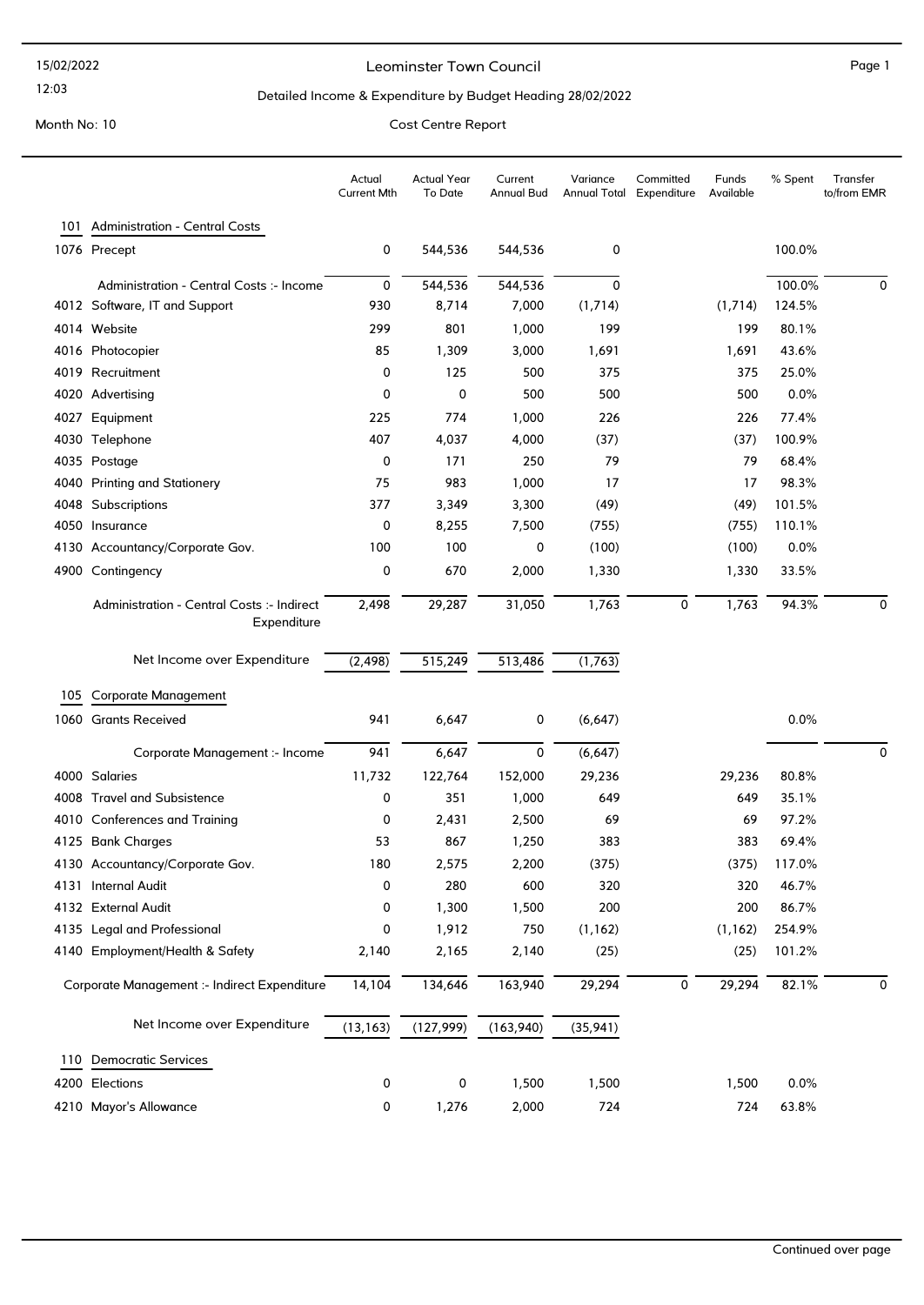12:03

#### Leominster Town Council Page 2

#### Detailed Income & Expenditure by Budget Heading 28/02/2022

Month No: 10 Cost Centre Report

## Actual Year To Date Current Annual Bud Variance Annual Total Committed Expenditure Funds Available Actual Current Mth % Spent Transfer to/from EMR 4211 Mayor Making 0 135 1,000 865 865 13.5% 4212 Civic Events 0 51 750 699 699 6.8% 4215 Civic Regalia 102 129 500 371 371 25.8% 4220 Civic Officers 0 0 500 500 500 0.0% Democratic Services :- Indirect Expenditure 102 1,591 6,250 4,659 0 4,659 25.5% 0 Net Expenditure (102) (1,591) (6,250) (4,659) 115 Grants (s137) 4235 General Grants 1,620 2,130 9,000 6,870 6,870 23.7% 4236 Community Centre 0 0 8,000 8,000 8,000 0.0% 4237 Grange Court 0 7,000 7,000 0 0 100.0% 4238 Youth Funding 1,530 1,530 4,500 2,970 2,970 34.0% 4242 Leominster Meeting Centre **0** 1,000 1,000 0 0 100.0% Grants (s137) :- Indirect Expenditure  $\frac{3,150}{3,150}$   $\frac{11,660}{11,660}$   $\frac{29,500}{29,500}$   $\frac{17,840}{17,840}$   $\frac{0}{0}$   $\frac{17,840}{39.5\%}$  0 Net Expenditure (3,150) (11,660) (29,500) (17,840) 116 Revenue Projects 1440 The Great Places Fund - Income  $\begin{array}{ccc} 0 & 90,000 & 0 & (90,000) & 0.0\% \end{array}$ Revenue Projects :- Income  $0$  90,000 0 (90,000) 0 0 (90,000) 4243 Wellcone back Fund-Costs 19 1,309 0 (1,309) (1,309) 0.0% Revenue Projects :- Indirect Expenditure  $\frac{19}{1,309}$   $\frac{1,309}{0}$   $\frac{1,309}{0}$   $\frac{0}{0}$   $\frac{1,309}{1,309}$ Net Income over Expenditure  $\overline{(19)}$   $\overline{88,691}$  0  $\overline{(88,691)}$ 125 Corn Square 1400 Income-Room Hire 1,493 12,510 17,000 4,490 73.6% 1403 Income Flat 150 10,021 13,000 2,979 77.1% Corn Square :- Income 1,643 22,532 30,000 7,468 75.1% 0 4180 Cleaning 45 3,525 4,000 475 475 88.1% 4181 Window Cleaning 46 368 600 232 232 61.3% 4182 Electricity 241 1,934 3,000 1,066 1,066 64.5% 4183 Gas 250 1,446 3,000 1,554 1,554 48.2% 4185 Business Rates 1,010 10,105 11,500 1,395 1,395 87.9% 4186 Water Rates 90 935 1,500 565 565 62.3% 4187 Repairs and Renewals 495 4,472 3,000 (1,472) (1,472) 149.1% 4188 Fixtures and Fittings 0 2,431 2,000 (431) (431) 121.6% 4700 Loan Repayments 13,335 26,771 27,000 229 229 99.2% Corn Square :- Indirect Expenditure 15,512 51,987 55,600 3,613 0 3,613 93.5% 0 Net Income over Expenditure (13,869) (29,455) (25,600) 3,855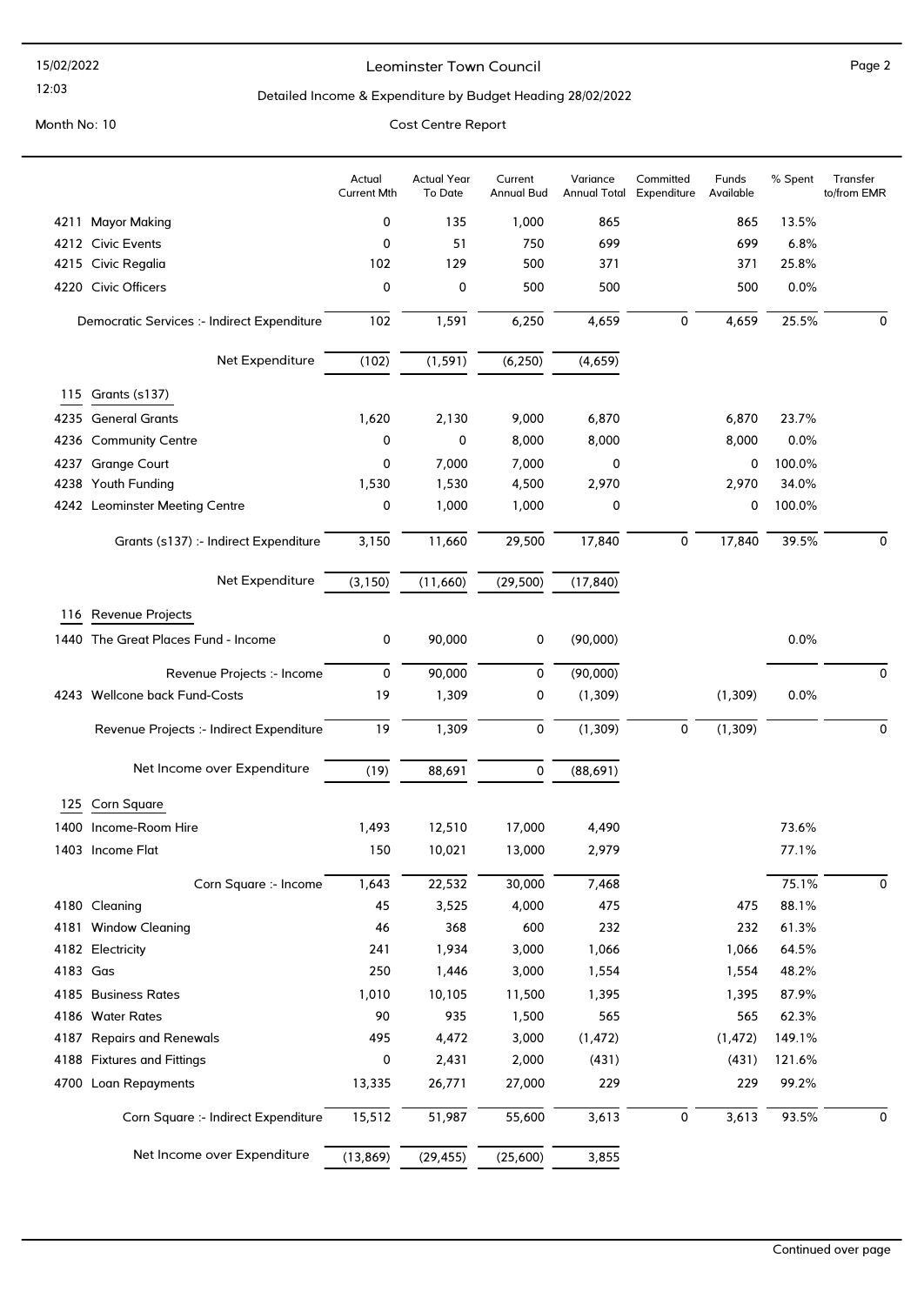12:03

#### Leominster Town Council and the contract of the Page 3

#### Detailed Income & Expenditure by Budget Heading 28/02/2022

|      |                                             | Actual<br><b>Current Mth</b> | <b>Actual Year</b><br>To Date | Current<br><b>Annual Bud</b> | Variance<br><b>Annual Total</b> | Committed<br>Expenditure | Funds<br>Available | % Spent | Transfer<br>to/from EMR |
|------|---------------------------------------------|------------------------------|-------------------------------|------------------------------|---------------------------------|--------------------------|--------------------|---------|-------------------------|
|      | 130 Tourist Information                     |                              |                               |                              |                                 |                          |                    |         |                         |
|      | 1010 Income-Commission                      | 14                           | 512                           | 1,400                        | 888                             |                          |                    | 36.5%   |                         |
|      | 1510 Income-Coach trips                     | 0                            | 518                           | 8,000                        | 7,482                           |                          |                    | 6.5%    |                         |
|      | 1511 Income-Books & Maps                    | 113                          | 3,004                         | 4,900                        | 1,896                           |                          |                    | 61.3%   |                         |
|      | 1512 Income-Cards                           | 36                           | 1,276                         | 1,400                        | 124                             |                          |                    | 91.1%   |                         |
|      | 1513 Income-Souvenirs                       | 204                          | 3,687                         | 6,600                        | 2,913                           |                          |                    | 55.9%   |                         |
|      | 1514 Income-Food/Drinks                     | 36                           | 2,774                         | 4,500                        | 1,726                           |                          |                    | 61.7%   |                         |
|      | 1515 Income-Craft                           | 0                            | 1,768                         | 2,400                        | 632                             |                          |                    | 73.7%   |                         |
|      | 1516 Income-Advertising                     | 0                            | 0                             | 300                          | 300                             |                          |                    | 0.0%    |                         |
|      | 1519 Income-Green Sacks                     | 159                          | 7,101                         | 6,750                        | (351)                           |                          |                    | 105.2%  |                         |
|      | Tourist Information :- Income               | 562                          | 20,639                        | 36,250                       | 15,611                          |                          |                    | 56.9%   | $\mathbf 0$             |
|      | 3000 Cost of Sales                          | 0                            | 822                           | 0                            | (822)                           |                          | (822)              | 0.0%    |                         |
|      | 3010 Costs-Coach Trips                      | 0                            | 258                           | 8,000                        | 7,742                           |                          | 7,742              | 3.2%    |                         |
| 3011 | <b>Costs-Books and Maps</b>                 | 0                            | 1,602                         | 4,375                        | 2,773                           |                          | 2,773              | 36.6%   |                         |
|      | 3012 Costs-Cards                            | 0                            | 361                           | 1,250                        | 889                             |                          | 889                | 28.9%   |                         |
|      | 3013 Costs-Souvenirs                        | 154                          | 1,449                         | 5,900                        | 4,451                           |                          | 4,451              | 24.6%   |                         |
|      | 3014 Costs-Food/Drink                       | 84                           | 2,055                         | 4,050                        | 1,995                           |                          | 1,995              | 50.7%   |                         |
|      | 3015 Costs-Craft                            | 69                           | 1,987                         | 2,150                        | 163                             |                          | 163                | 92.4%   |                         |
|      | 3016 Costs-Advertising                      | 0                            | 0                             | 275                          | 275                             |                          | 275                | 0.0%    |                         |
|      | 4000 Salaries                               | 2,645                        | 37,596                        | 54,000                       | 16,404                          |                          | 16,404             | 69.6%   |                         |
|      | 4028 Green Sacks Purchase                   | 480                          | 6,240                         | 6,000                        | (240)                           |                          | (240)              | 104.0%  |                         |
|      | Tourist Information :- Indirect Expenditure | 3,432                        | 52,371                        | 86,000                       | 33,629                          | 0                        | 33,629             | 60.9%   | 0                       |
|      | Net Income over Expenditure                 | (2,869)                      | (31, 732)                     | (49, 750)                    | (18, 018)                       |                          |                    |         |                         |
| 201  | Open Spaces                                 |                              |                               |                              |                                 |                          |                    |         |                         |
| 1020 | Sale of Assets                              | 0                            | 263                           | 0                            | (263)                           |                          |                    | 0.0%    |                         |
| 1060 | <b>Grants Received</b>                      | 716                          | 3,582                         | 0                            | (3, 582)                        |                          |                    | 0.0%    |                         |
|      | Open Spaces :- Income                       | 716                          | 3,845                         | 0                            | (3, 845)                        |                          |                    |         | 0                       |
|      | 4000 Salaries                               | 13,950                       | 128,265                       | 146,000                      | 17,735                          |                          | 17,735             | 87.9%   |                         |
|      | 4006 Uniforms                               | 34                           | 1,335                         | 2,500                        | 1,165                           |                          | 1,165              | 53.4%   |                         |
|      | 4027 Equipment                              | 716                          | 1,677                         | 2,000                        | 323                             |                          | 323                | 83.8%   |                         |
|      | 4187 Repairs and Renewals                   | 105                          | 1,227                         | 2,000                        | 773                             |                          | 773                | 61.4%   |                         |
|      | 4300 Maintenance                            | 343                          | 919                           | 6,000                        | 5,081                           |                          | 5,081              | 15.3%   |                         |
|      | 4312 P3 Scheme                              | 0                            | 0                             | 1,000                        | 1,000                           |                          | 1,000              | 0.0%    |                         |
|      | 4313 Lengthman Scheme                       | 0                            | 350                           | 1,000                        | 650                             |                          | 650                | 35.0%   |                         |
|      | 4320 Vehicle Maintenance                    | 0                            | 2,935                         | 3,000                        | 65                              |                          | 65                 | 97.8%   |                         |
|      | 4321 Vehicle Fuel                           | 257                          | 3,497                         | 3,000                        | (497)                           |                          | (497)              | 116.6%  |                         |
|      | 4351 Waste                                  | 65                           | 7,546                         | 7,000                        | (546)                           |                          | (546)              | 107.8%  |                         |
|      | 4355 Tree Management                        | 0                            | 500                           | 5,000                        | 4,500                           |                          | 4,500              | 10.0%   |                         |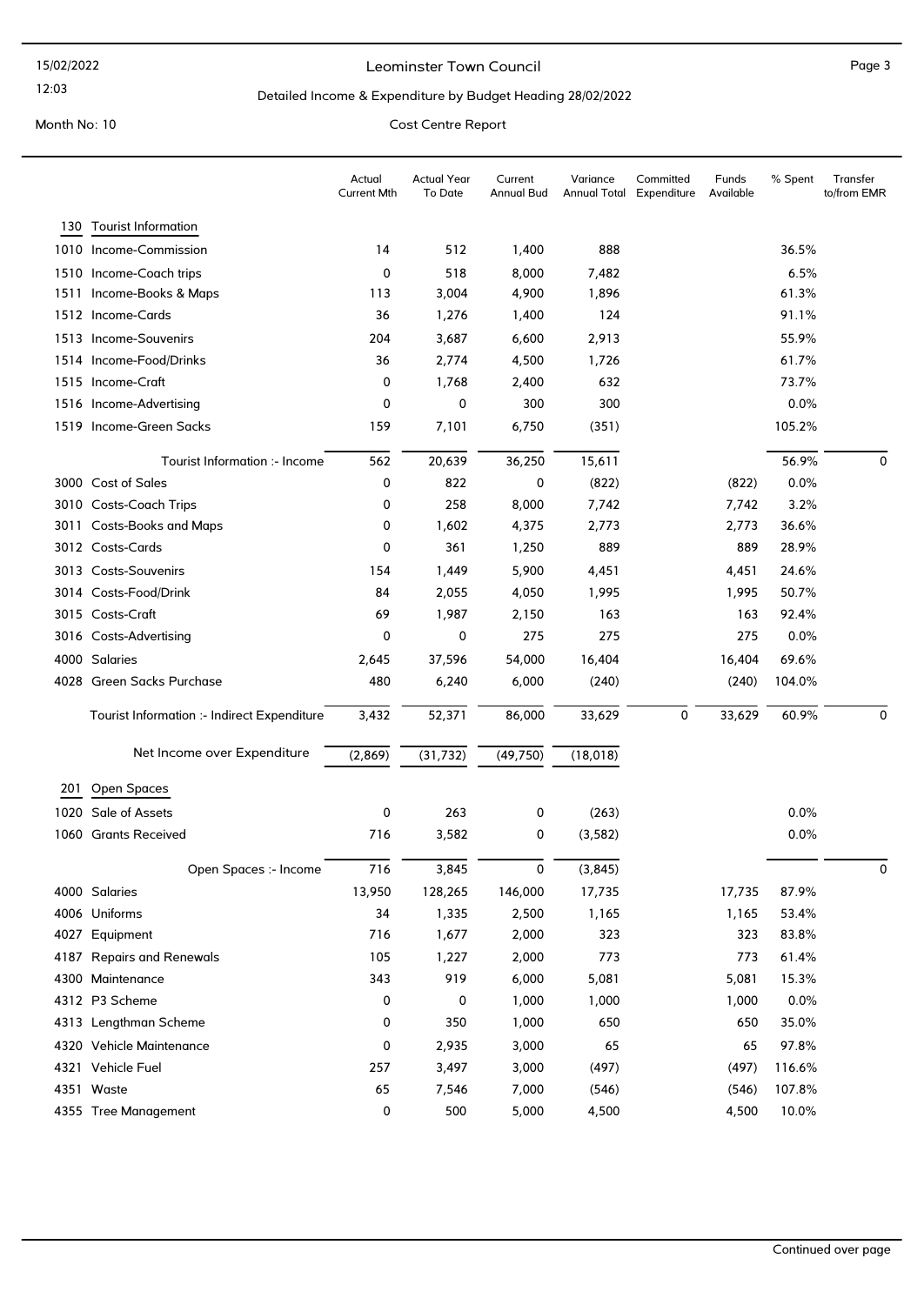#### 15/02/2022

#### 12:03

#### Leominster Town Council and the contract of the Page 4

#### Detailed Income & Expenditure by Budget Heading 28/02/2022

|      |                                     | Actual<br><b>Current Mth</b> | <b>Actual Year</b><br>To Date | Current<br>Annual Bud | Variance<br><b>Annual Total</b> | Committed<br>Expenditure | Funds<br>Available | % Spent | Transfer<br>to/from EMR |
|------|-------------------------------------|------------------------------|-------------------------------|-----------------------|---------------------------------|--------------------------|--------------------|---------|-------------------------|
|      | 4356 Climate Management             | 1,565                        | 1,565                         | 1,528                 | (37)                            |                          | (37)               | 102.4%  |                         |
|      | Open Spaces :- Indirect Expenditure | 17,034                       | 149,814                       | 180,028               | 30,214                          | 0                        | 30,214             | 83.2%   | 0                       |
|      | Net Income over Expenditure         | (16, 318)                    | (145,969)                     | (180, 028)            | (34, 059)                       |                          |                    |         |                         |
|      | 202 Depot                           |                              |                               |                       |                                 |                          |                    |         |                         |
| 4027 | Equipment                           | 0                            | 12                            | 0                     | (12)                            |                          | (12)               | 0.0%    |                         |
|      | 4050 Insurance                      | 0                            | 706                           | 500                   | (206)                           |                          | (206)              | 141.1%  |                         |
|      | 4180 Cleaning                       | 104                          | 161                           | 900                   | 739                             |                          | 739                | 17.9%   |                         |
|      | 4182 Electricity                    | 112                          | 409                           | 800                   | 391                             |                          | 391                | 51.1%   |                         |
|      | 4184 Rent                           | 0                            | 3,681                         | 3,700                 | 19                              |                          | 19                 | 99.5%   |                         |
|      | 4185 Business Rates                 | 170                          | 1,706                         | 2,100                 | 394                             |                          | 394                | 81.2%   |                         |
|      | 4186 Water Rates                    | (357)                        | 43                            | 550                   | 507                             |                          | 507                | 7.8%    |                         |
|      | 4187 Repairs and Renewals           | 0                            | 20                            | 200                   | 180                             |                          | 180                | 10.0%   |                         |
|      | 4188 Fixtures and Fittings          | 5                            | 212                           | 800                   | 588                             |                          | 588                | 26.5%   |                         |
|      | Depot :- Indirect Expenditure       | 33                           | 6,949                         | 9,550                 | 2,601                           | 0                        | 2,601              | 72.8%   | 0                       |
|      | Net Expenditure                     | (33)                         | (6,949)                       | (9, 550)              | (2,601)                         |                          |                    |         |                         |
|      | 203 Allotments                      |                              |                               |                       |                                 |                          |                    |         |                         |
|      | 1120 Income-Allotments              | 92                           | 5,970                         | 5,000                 | (970)                           |                          |                    | 119.4%  |                         |
|      | Allotments :- Income                | 92                           | 5,970                         | 5,000                 | (970)                           |                          |                    | 119.4%  | 0                       |
|      | 4184 Rent                           | 113                          | 1,248                         | 1,400                 | 152                             |                          | 152                | 89.1%   |                         |
|      | 4186 Water Rates                    | 50                           | 495                           | 500                   | 5                               |                          | 5                  | 99.0%   |                         |
|      | 4300 Maintenance                    | 247                          | 845                           | 1,000                 | 155                             |                          | 155                | 84.5%   |                         |
|      | Allotments :- Indirect Expenditure  | 410                          | 2,588                         | 2,900                 | 312                             | 0                        | 312                | 89.2%   | 0                       |
|      | Net Income over Expenditure         | (319)                        | 3,382                         | 2,100                 | (1, 282)                        |                          |                    |         |                         |
|      | 205 Market                          |                              |                               |                       |                                 |                          |                    |         |                         |
|      | 1402 Income-Market                  | 620                          | 7,336                         | 16,000                | 8,664                           |                          |                    | 45.9%   |                         |
|      | 1404 Income-Victorian Market        | 0                            | 650                           | 0                     | (650)                           |                          |                    | 0.0%    |                         |
|      | Market :- Income                    | 620                          | 7,986                         | 16,000                | 8,014                           |                          |                    | 49.9%   | 0                       |
|      | 4005 Market Management              | 567                          | 2,876                         | 6,000                 | 3,124                           |                          | 3,124              | 47.9%   |                         |
|      | 4048 Subscriptions                  | 0                            | 369                           | 358                   | (11)                            |                          | (11)               | 103.1%  |                         |
|      | Market :- Indirect Expenditure      | 567                          | 3,245                         | 6,358                 | 3,113                           | 0                        | 3,113              | 51.0%   | 0                       |
|      | Net Income over Expenditure         | 53                           | 4,741                         | 9,642                 | 4,901                           |                          |                    |         |                         |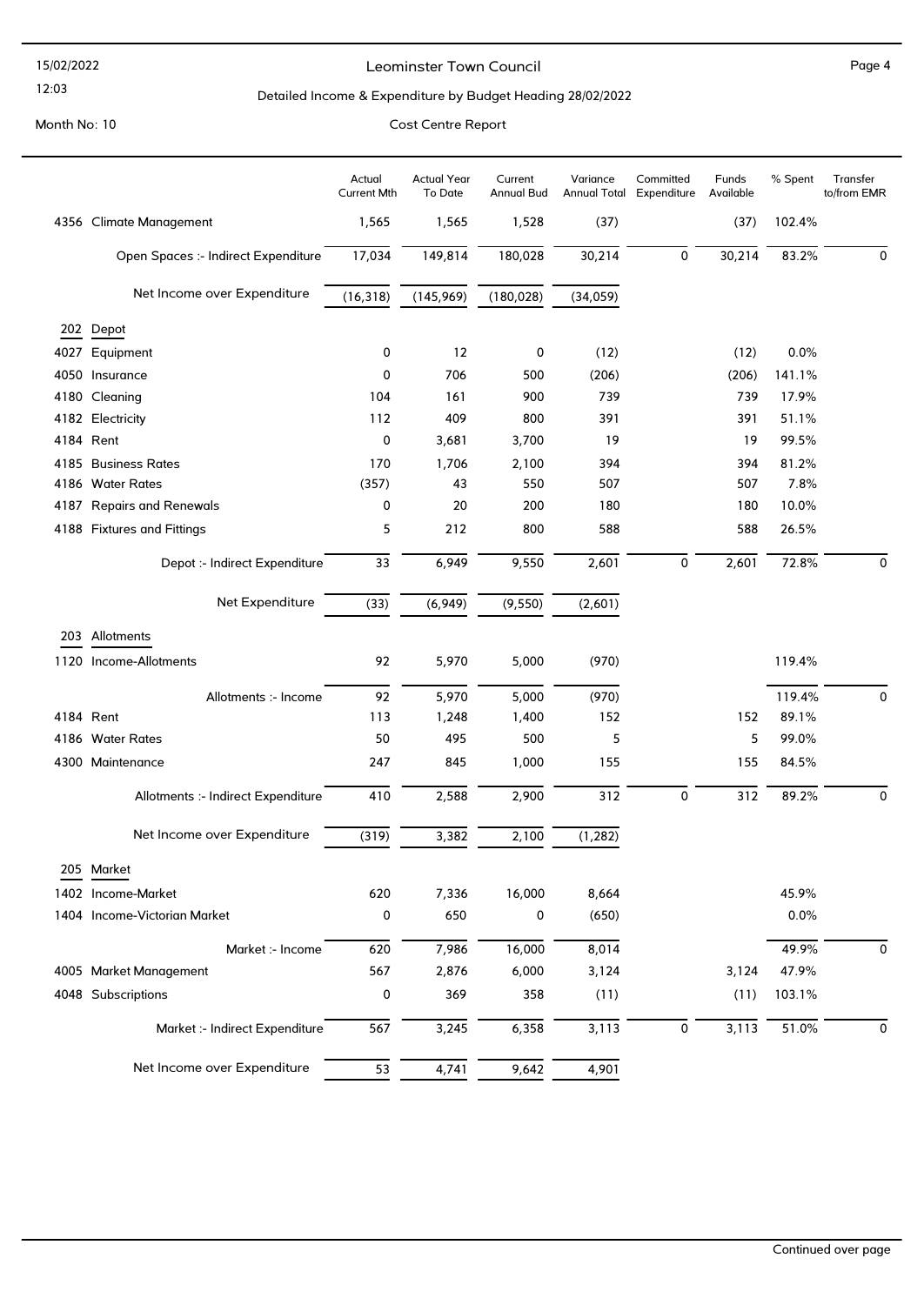#### 15/02/2022

### 12:03

#### Leominster Town Council and the contract of the Page 5

#### Detailed Income & Expenditure by Budget Heading 28/02/2022

Month No: 10 Cost Centre Report

# Actual Year To Date Current Annual Bud Variance Annual Total Expenditure Committed Funds Available Actual Current Mth % Spent Transfer to/from EMR 220 Central Area Toilets 4185 Business Rates 0 (1,647) 0 1,647 1,647 0.0% 4186 Water Rates 58 626 1,500 874 874 41.7% Central Area Toilets :- Indirect Expenditure 58 (1,021) 1,500 2,521 0 2,521 (68.0%) 0 Net Expenditure (58) 1,021 (1,500) (2,521) 225 The Grange Toilets 4182 Electricity 55 491 1,100 609 609 44.6% 4186 Water Rates 96 986 2,000 1,014 1,014 49.3% 4300 Maintenance 0 190 500 310 310 38.0% The Grange Toilets :- Indirect Expenditure 151 1,666 3,600 1,934 0 1,934 46.3% 0 Net Expenditure (151) (1,666) (3,600) (1,934) 250 Economic Development 4023 Newsletter 0 1,200 1,560 360 360 76.9% 4047 Market Town Forum 0 0 250 250 250 0.0% 4230 Events Fund 0 165 1,000 835 835 16.5% 4370 Leominster in Bloom **0** 100.0% **0** 500 500 0 100.0% 4375 CCTV 0 11,089 15,000 3,911 3,911 73.9% 4380 Festive Lights 0 16,495 17,500 1,005 1,005 94.3% Economic Development :- Indirect Expenditure 0 29,449 35,810 6,361 0 6,361 82.2% 0 Net Expenditure  $\overline{0}$   $\overline{(29,449)}$   $\overline{(35,810)}$   $\overline{(6,361)}$ 260 Capital Projects 1060 Grants Received 0 32,259 0 (32,259) 0.0% Capital Projects :- Income 0 32,259 0 (32,259) 0 4700 Loan Repayments 7,603 15,207 15,200 (7) (7) 100.0% 4715 Secret Garden-Loan Funded 0 4,066 0 (4,066) (4,066) 0.0% Capital Projects :- Indirect Expenditure 7,603 19,273 15,200 (4,073) 0 (4,073) 126.8% 0 Net Income over Expenditure (7,603) 12,986 (15,200) (28,186) 300 Planning and Highways 4240 Travel Fund 0 778 4,500 3,722 3,722 17.3% Planning and Highways :- Indirect Expenditure  $\overline{0}$   $\overline{778}$   $\overline{4,500}$   $\overline{3,722}$   $\overline{0}$   $\overline{3,722}$   $\overline{17.3\%}$   $\overline{0}$ Net Expenditure  $\overline{0}$   $(778)$   $(4,500)$   $(3,722)$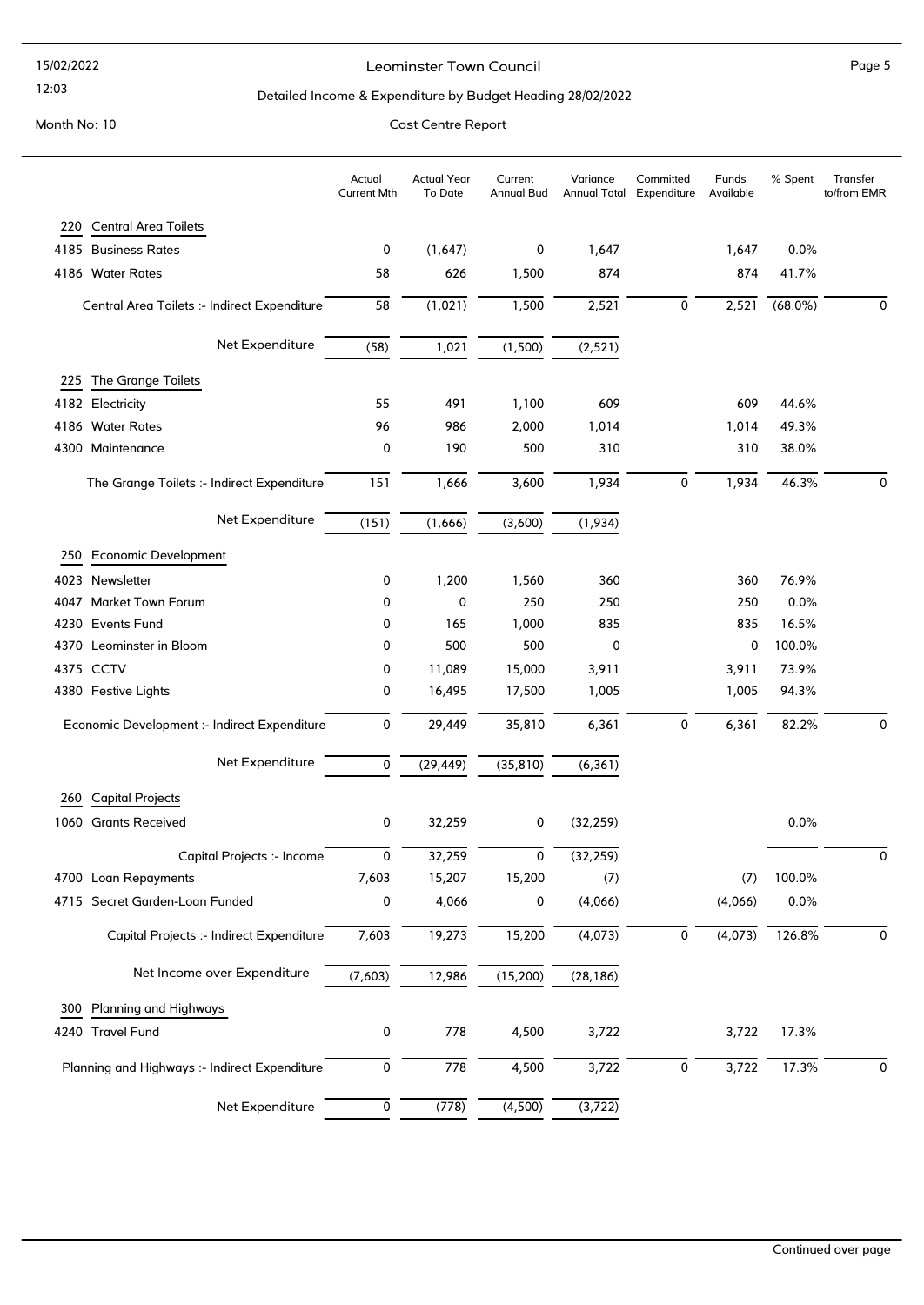12:03

#### Leominster Town Council and the contract of the Page 6

#### Detailed Income & Expenditure by Budget Heading 28/02/2022

|      |                                            | Actual<br><b>Current Mth</b> | <b>Actual Year</b><br>To Date | Current<br><b>Annual Bud</b> | Variance<br><b>Annual Total</b> | Committed<br>Expenditure | Funds<br>Available | % Spent | Transfer<br>to/from EMR |
|------|--------------------------------------------|------------------------------|-------------------------------|------------------------------|---------------------------------|--------------------------|--------------------|---------|-------------------------|
| 901  | <b>Earmarked Reserves</b>                  |                              |                               |                              |                                 |                          |                    |         |                         |
| 9000 | <b>Election Reserve</b>                    | 0                            | 0                             | 14,545                       | 14,545                          |                          | 14,545             | 0.0%    |                         |
| 9001 | <b>CCTV Reserve</b>                        | 0                            | 1,706                         | 4,500                        | 2,794                           |                          | 2,794              | 37.9%   |                         |
| 9002 | <b>Town Centre Enhancements</b>            | 0                            | 0                             | 20,000                       | 20,000                          |                          | 20,000             | 0.0%    |                         |
| 9003 | <b>Equipment Rolling Programme</b>         | 0                            | 0                             | 21,325                       | 21,325                          |                          | 21,325             | 0.0%    |                         |
| 9004 | <b>Play Equipment Reserve</b>              | 0                            | 0                             | 15,500                       | 15,500                          |                          | 15,500             | 0.0%    |                         |
| 9005 | <b>Precept Support Reserve</b>             | 0                            | 0                             | 18,596                       | 18,596                          |                          | 18,596             | 0.0%    |                         |
| 9006 | Youth Projects                             | 0                            | 0                             | 8,350                        | 8,350                           |                          | 8,350              | 0.0%    |                         |
| 9007 | <b>Capital Receipts Reserve</b>            | 0                            | 0                             | 13,513                       | 13,513                          |                          | 13,513             | 0.0%    |                         |
| 9008 | Unspent Loans                              | 0                            | 0                             | 145,150                      | 145,150                         |                          | 145,150            | 0.0%    |                         |
|      | Earmarked Reserves :- Indirect Expenditure | 0                            | 1,706                         | 261,479                      | 259,773                         | 0                        | 259,773            | 0.7%    | 0                       |
|      | Net Expenditure                            | 0                            | (1,706)                       | (261, 479)                   | (259, 773)                      |                          |                    |         |                         |
|      | <b>Grand Totals:- Income</b>               | 4,574                        | 734,414                       | 631,786                      | (102, 628)                      |                          |                    | 116.2%  |                         |
|      | Expenditure                                | 64,673                       | 497,299                       | 893,265                      | 395,966                         | 0                        | 395,966            | 55.7%   |                         |
|      | Net Income over Expenditure                | (60,098)                     | 237,114                       | (261, 479)                   | (498, 593)                      |                          |                    |         |                         |
|      | Movement to/(from) Gen Reserve             | (60,098)                     | 237,114                       |                              |                                 |                          |                    |         |                         |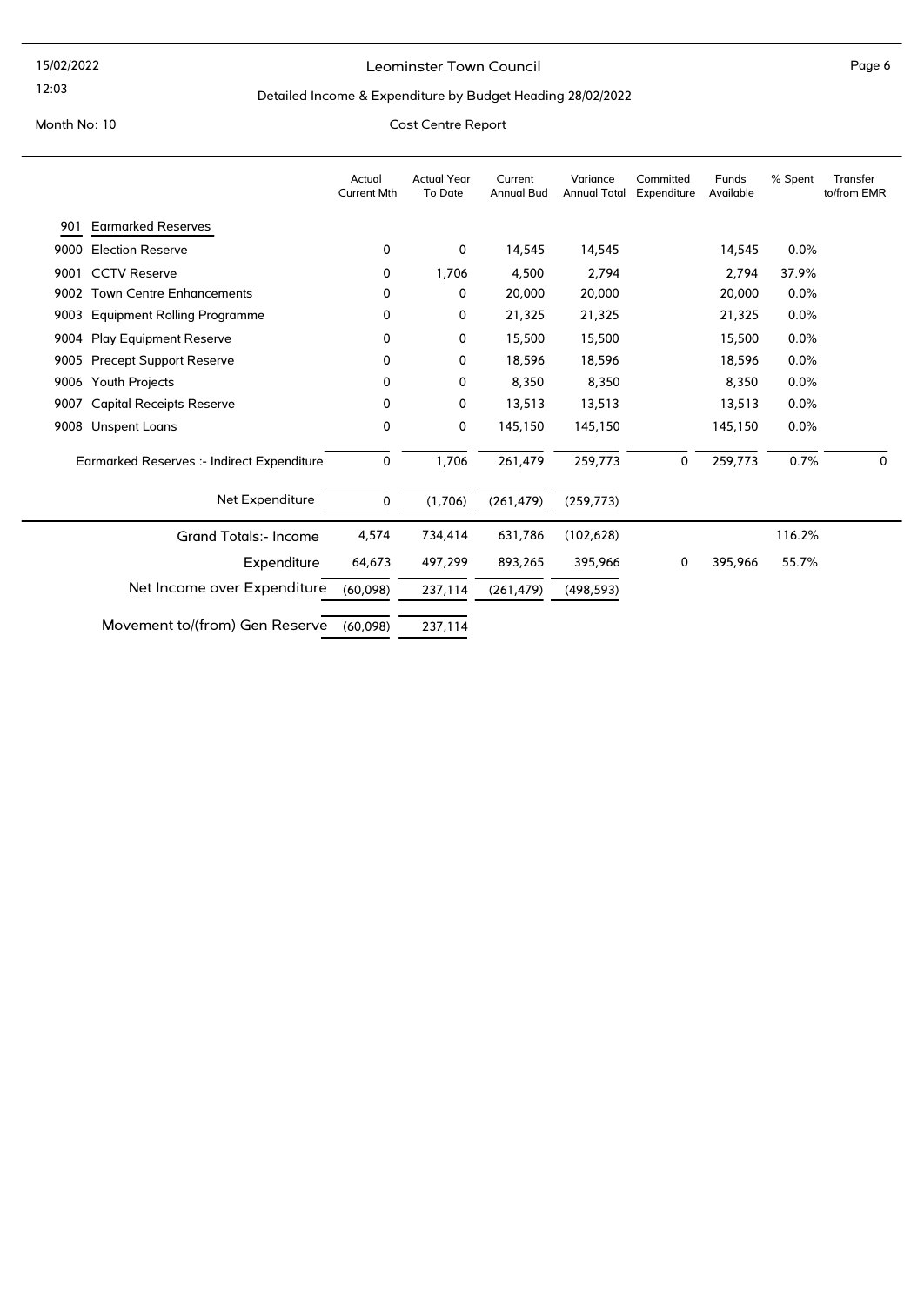#### **2021/22 Month 10 Budget Notes**

These notes are intended to accompany the budget reports for the end of month 10 of 2021/22 financial year. Comments on expenditure and income are listed by budget heading and cost centre.

#### 101: Administration – Central Costs

#### **4012: Software, IT and Support**

Expenditure includes end of year external accounting support for 2020/21 financial year.

#### **4048: Subscriptions**

Subscriptions renew at the beginning of the financial year except SLCC membership.

#### **4050: Insurance**

- Insurance cover renews at the beginning of the financial year. This includes vehicle cover, buildings and contents, employer's liability and public liability. This year the cost has risen but also includes cover for the new chipper.

#### 105: Corporate Management

#### **4130: Accountancy/Corporate Governance**

Expenditure is high at the beginning of the financial year, to include end of year accounting support. Staff training has now been completed meaning that the monthly cost will reduce but likely to still be over budget.

#### **4135: Legal and Professional**

Staff Review should be under contingency.

#### 110: Democratic Services

#### **4215: Civic Regalia**

Quotes are currently being sought for the cleaning of one mace.

#### 116: Revenue Projects

#### **1440: The Great Places to Visit Fund**

- Income received from Herefordshire Council for local projects

#### **4243: Welcome Back Fund Costs**

This will be reclaimed back from the grant funding.

#### 125: Corn Square

#### **4180: Cleaning**

Spend continues to be high due to COVID-19 additional cleaning/PPE requirements.

#### **4187: Repairs and renewals**

- Essential work for the Fire Risk Assessment has been carried out in the cellar meaning that this category has gone over budget.
- Additional electrical safety work completed.
- Additional replacement required for 3 safety lights.

#### 130: Tourist Information Centre Income

#### **4028 & 1519: Green sacks purchase and income**

Green refuse sacks sales are still strong. Sale cost includes purchase costs, plus a small subsidy to cover cost of sales. Sale price is consistent with other local retail outlets.

#### 201: Open Spaces

## **1020: Sale of Assets**

For the sale of cardboard from our business recycling and scrap metal no longer required for our activities.

## **4321: Vehicle Fuel**

Exceeded budget due to increased costs.